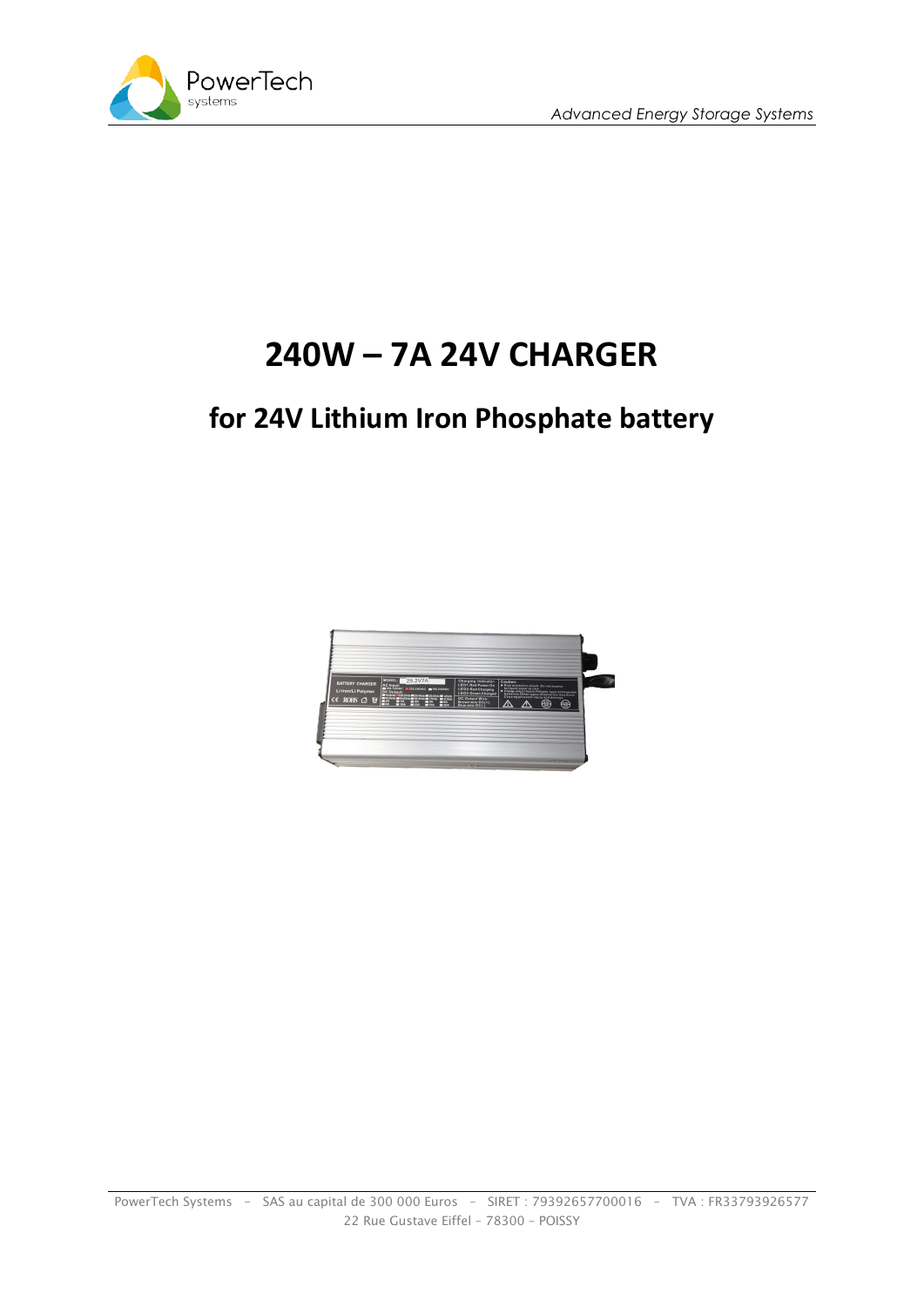

## **240W 24V 7A CHARGER SPECIFICATIONS**

| 1. Input characteristics |                            |               |      |                                     |  |
|--------------------------|----------------------------|---------------|------|-------------------------------------|--|
| No.                      | Item                       | Technical     | Unit | Remark                              |  |
|                          |                            | specification |      |                                     |  |
| 1.1                      | Rated input voltage        | 230           | ν    | AC                                  |  |
| 1.2                      | Input voltage range        | $100 - 240$   |      | AC                                  |  |
| 1.3                      | AC input voltage frequency | $47 - 63$     | Hz   |                                     |  |
| 1.4                      | Inrush current             | < 6           | A    | @ 264Vac start-up in cold condition |  |
| 1.5                      | Max input current          |               | A    |                                     |  |

| 2. Output characteristics |                               |                |      |                        |
|---------------------------|-------------------------------|----------------|------|------------------------|
| No.                       | Item                          | Technical      | Unit | Remark                 |
|                           |                               | specification  |      |                        |
| 2.1                       | Nominal charge voltage        | 25.6           | v    | 8 cells @ 3.20V        |
|                           |                               |                |      | 25.6V LiFeYPO4 battery |
| 2.2                       | Max charger voltage           | 29.2           | v    | 8 cells @ 3.65V        |
|                           |                               |                |      | 29.2V LiFeYPO4 battery |
| 2.3                       | Floating charge voltage limit | $29.2 \pm 0.2$ | v    |                        |
| 2.4                       | Constant current              | $7 \pm 0.5$    | A    |                        |
| 2.5                       | Power efficiency              | > 85           | %    | At max. load           |
| 2.6                       | Maximum output power          | 240            | w    |                        |
| 2.7                       | Charge end condition          | $0.12 - 0.3$   | A    |                        |
| 2.8                       | Output voltage range          | $18 - 29.2$    | v    |                        |

| 3. Protection characteristics |                       |                                 |                                  |           |
|-------------------------------|-----------------------|---------------------------------|----------------------------------|-----------|
| No.                           | Item                  | Technical                       | Unit                             | Remark    |
|                               |                       | specification                   |                                  |           |
| 3.1                           | Output over voltage   | 32                              | v                                |           |
|                               | protection            |                                 |                                  |           |
| 3.2                           | Software over voltage |                                 | The charger software limits the  |           |
|                               | protection            | maximum output voltage to a     |                                  |           |
|                               |                       |                                 | level suitable for the connected |           |
|                               |                       | battery system                  |                                  |           |
| 3.3                           | Thermal cutback       | The internal temperature        |                                  |           |
|                               |                       | monitor reduces the charger     |                                  |           |
|                               |                       | output power in extreme         |                                  |           |
|                               |                       | operational temperature to      |                                  |           |
|                               |                       | prevent damage                  |                                  |           |
| 3.4                           | Output current        | 7.7                             | Α                                | @ CC Mode |
|                               | limiting protection   |                                 |                                  |           |
| 3.5                           | Output short circuit  | Short circuit protection at the |                                  |           |
|                               | protection            | output terminals.               |                                  |           |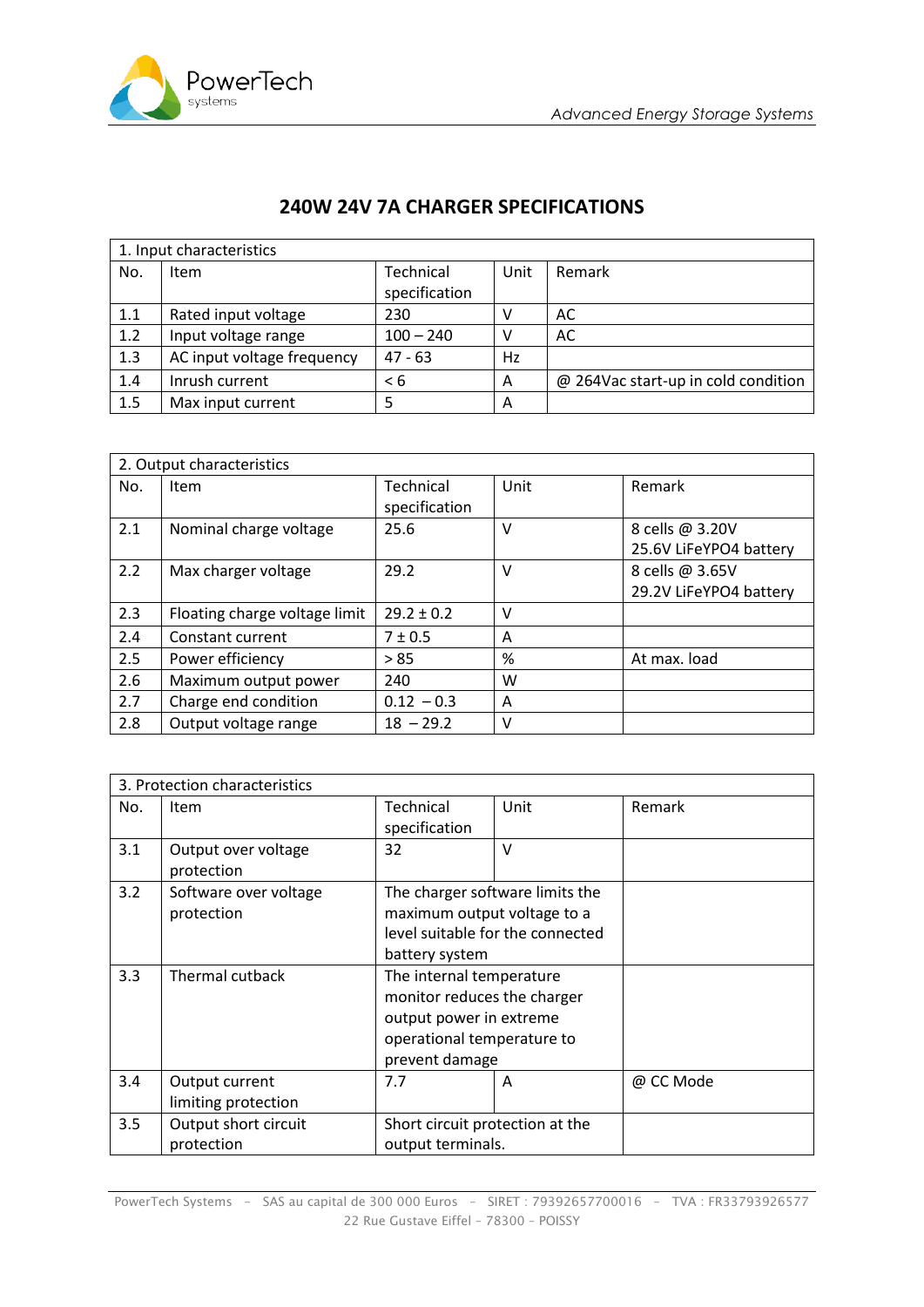

|     |                    | Automatic recovery after       |  |
|-----|--------------------|--------------------------------|--|
|     |                    | restoring to normal conditions |  |
| 3.6 | Electronic reverse | The charger is electronically  |  |
|     | battery protection | protected against permanent    |  |
|     |                    | reversed battery connection.   |  |

| 4. Environmental test requirements |                                       |                            |       |                                                   |
|------------------------------------|---------------------------------------|----------------------------|-------|---------------------------------------------------|
| No.                                | Item                                  | Technical<br>specification | Unit  | Remark                                            |
| 4.1                                | High ambient operating<br>temperature | +40 $^{\circ}$ C           | Deg C | continuous operation                              |
| 4.2                                | Low ambient operating<br>temperature  | $-10 °C$                   | Deg C | continuous operation                              |
| 4.3                                | Highest storage<br>temperature        | +60 $^{\circ}$ C           | Deg C | allow 2 hours to recover<br>to normal temperature |
| 4.4                                | Lowest storage<br>temperature         | $-20 °C$                   | Deg C | allow 2 hours to recover<br>to normal temperature |

## **Charging curve (I and V) :**